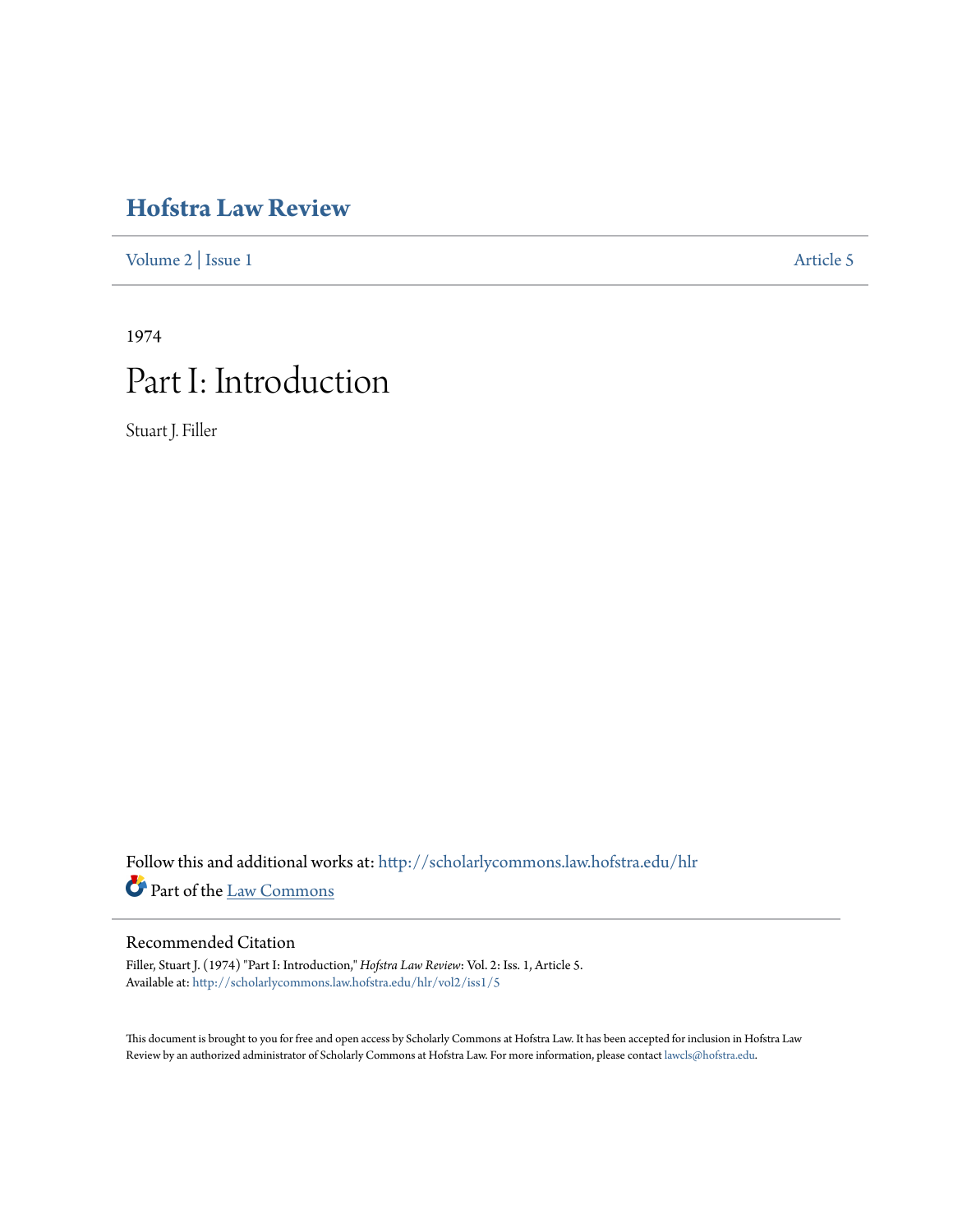## **PART I: INTRODUCTION**

### *Stuart J. Filler\**

Probably the most pervasive political issue in American Politics from **1968** to the present has been characterized **by** the slogan "law and order." The issue's political appeal is directly related to the substantial increase in violent crime in the streets, buildings and homes of our cities, their suburbs and even smaller metropolitan areas throughout the country. In a free society, balancing the legal rights and privileges of an individual accused of a violent crime with the right of citizens to feel safe in their person and property is almost a labor in vain. Nevertheless, we demand that a proper balance be reached, and we nonchalantly place the responsibility for reaching the proper balance on law enforcement agencies and the judiciary.

The persistent cries for law and order have influenced both the appointment of federal judges and the opinion of sitting federal judges. The effect on the judiciary has manifested itself in a shift in the balancing process, giving less weight to the legal rights and privileges of an individual accused of violent crime. Because the legal rights and privileges of an individual accused of nonviolent crime are identical to those of an individual accused of violent crime, a resulting contraction of the legal rights and privileges of an individual accused of a non-violent crime is inevitable.' The analysis of many recent cases 2 in Parts **II** and **III** of the

These conclusions have very concrete applications to the specifics of a tax fraud investigation. In all probability, the courts will allow the Internal Revenue Service to make greater use of the administrative summons during a tax fraud investigation than formerly would have been thought possible. **...**

We, as tax practitioners, can expect Intelligence Division offices to become more and more aggressive because the Special Agents can accurately conclude that ultimate court resolution will attempt to balance competing interests and give greater and greater weight to statutory and administrative conclusions and place less and less of a strict construction upon the words in the Bill of Rights

The result is that the tax practitioner must be even more alert and even more creative to the protection of his client's rights than was formerly the case,

2. *See* Couch v. United States, 409 **U.S. 322 (1973);** United States v. Moore, **73-2 USTC 9748** (5th Cir. **1973);** United States v. Ponder, 475 **F.2d 37** (5th Cir. **1973);** United

**<sup>\*</sup>** B.B.A., University of Michigan; M.B.A., University of Michigan; **J.D.,** New York University School of Law; Assistant Professor of Law, Hofstra University; Chairman, New York Citizens for Tax Reform.

**<sup>1.</sup>** In Coffee, *Supreme Court's Couch Decision Signals New Directions in Guarding Clients Records,* **38 J. TAXATION 258, 259-60** (May **1973),** the author, after reviewing several recent Supreme Court cases, states: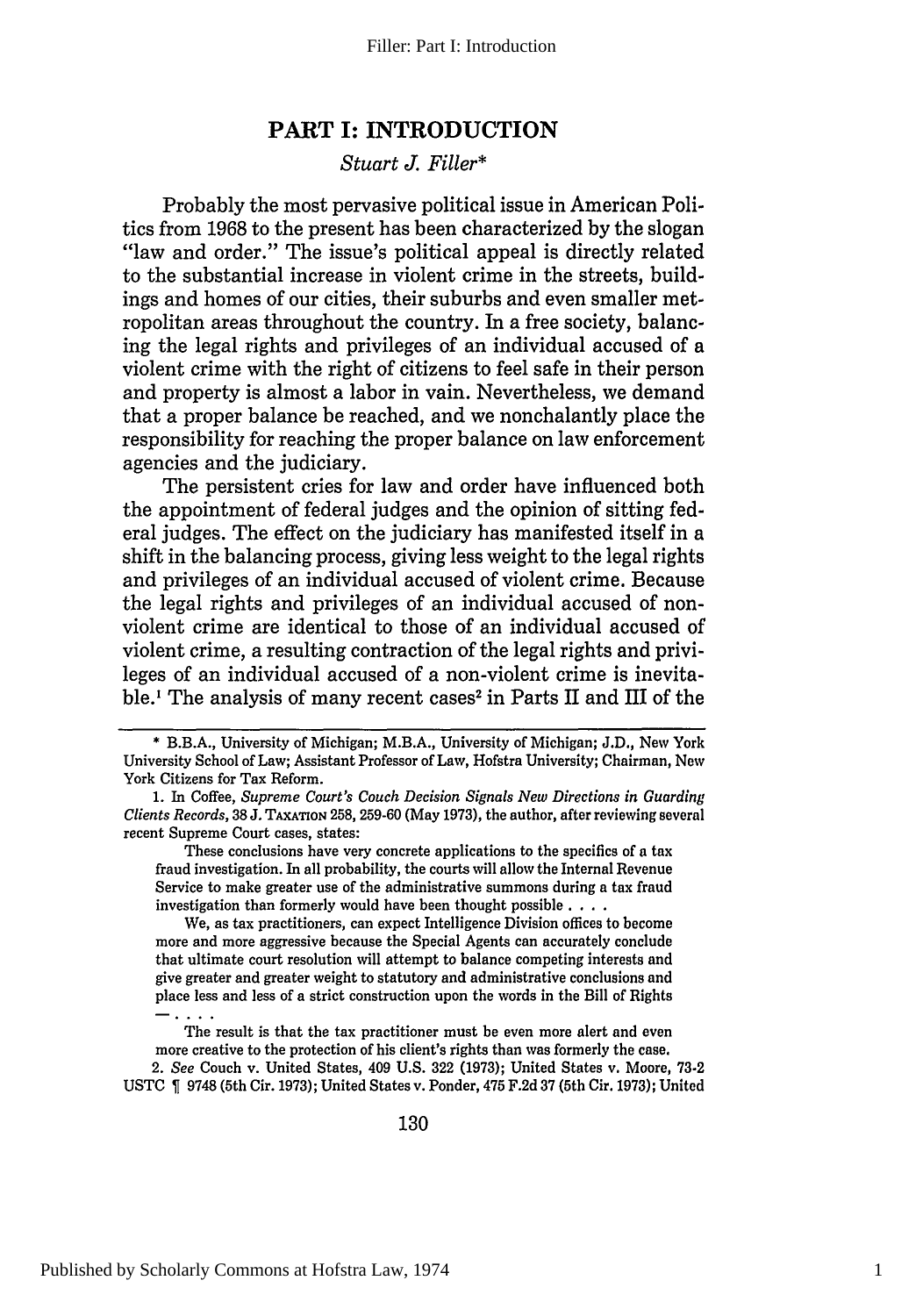#### *Tax Symposium-Part I*

*Symposium* clearly demonstrates a trend in the federal judiciary's interpretation of the law, producing a significant shift in the balancing process away from protecting the legal rights and privileges of individuals accused of the non-violent crime of federal income tax fraud.

Enthusiasm for the *Symposium* was sparked by a recent decision of the United States Supreme Court, *Couch v. United States.3* The Court in *Couch* held that a taxpayer had lost her fifth amendment privilege against compulsory self-incrimination by surrendering her income tax records to her accountant for preparation of her income tax return and for use in a possible civil or criminal income tax investigation. As a result, the taxpayer was unable to prevent the enforcement of an Internal Revenue Service summons<sup>4</sup> issued to her accountant while the accountant was still in possession of her tax records. The Court made clear that the fifth amendment privilege against compulsory selfincrimination is properly asserted, with certain limited exceptions,<sup>5</sup> only by an individual who has possession of documents that he or she is holding in a personal rather than a custodial capacity. The test is actual or constructive possession of documents and not ownership. Some questions created but not answered by the *Couch* decision are:

(1) Would the result in *Couch* be different if a taxpayer's tax records and workpapers were in the possession of an attorney who had prepared the income tax returns and retained possession of the tax records and workpapers for possible future audit?

(2) Does a taxpayer lose his privilege against compulsory self-incrimination when he transfers his tax records and workpapers to an accountant or an attorney to prepare his income tax

3. 409 U.S. 322 (1973).

4. Section **7602** of the **INTERNAL REVENUE CODE** OF 1954 provides that the Internal Revenue Service may summon taxpayers and other persons to produce books, papers and records and to give testimony under oath concerning the correctness of a tax return. Section 7604 (a) gives jurisdiction to United States district courts to enforce the summons.

5. 409 U.S. at 333.

States v. White, 477 F.2d 757, *rehearing denied en banc,* 73-2 USTC 9802 (5th Cir. 1973); United States v. Buck, 479 F.2d 1327 (5th Cir. 1973), *aff'g per curiam* 356 F. Supp. 370 (S.D. Tex. 1973); United States v. Weingarden, 473 F.2d 454 (6th Cir. 1973); United States v. Blank, 459 F.2d 383 (6th Cir. 1972); United States v. Krilich, 470 F.2d 341 (7th Cir. 1972); United States v. Brown, 478 F.2d 1038 (7th Cir. 1973); United States v. Gurtner, 474 F.2d 297 (9th Cir. 1973); United States v. Cromer, 483 F.2d 99 (9th Cir. 1973); United States v. Hickok, 481 F.2d 377 (9th Cir. 1973); United States v. Luther, 481 F.2d 429 (9th Cir. 1973); United States v. Michals, 469 F.2d 215 (10th Cir. 1972); and United States v. Fisher, 352 F. Supp. 731 (E.D. Pa. 1972).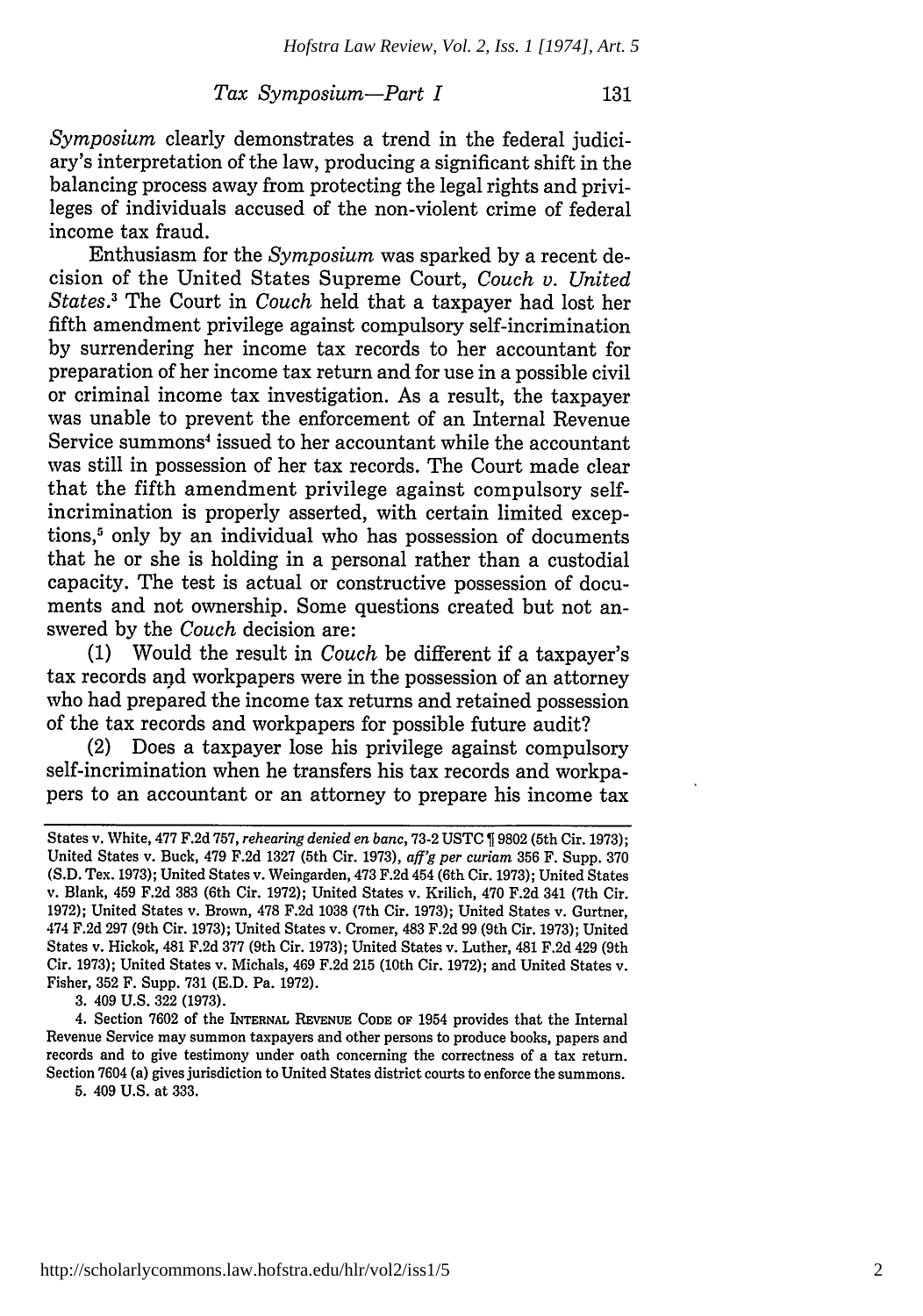132

[Vol. **2,** 1974]

return but regains possession of his tax records and workpapers and any accountant's or attorney's workpapers prior to the issuance of an Internal Revenue Service summons? What if photocopies of the tax records and workpapers are retained by the accountant or attorney?

(3) Would the result in *Couch* be different if prior to issuing the summons, the accountant had transferred the tax records and workpapers to an attorney for purposes of representing the taxpayer in the investigation? If not, would the result be different if prior to issuing the summons, the accountant had transferred the tax records and workpapers to the taxpayer, and the taxpayer had transferred them to an attorney for purposes of representing him in the investigation?

In an attempt to answer these and other questions, two members of the *Hofstra Law Review* have researched and written in Parts II and III of the *Symposium* a comprehensive analysis of the following: (a) the non-constitutional privileges (e.g., accountantclient or attorney-client privilege) of taxpayers involved in federal civil or criminal income tax investigations or litigation; (b) the use of a summons or search warrant in such investigations; (c) constitutional rights and privileges (fourth, fifth or sixth amendment) of a taxpayer in such investigations or litigation; and (d) the effect on all legal rights and privileges of a taxpayer when he retains professional assistance to prepare his income tax return or to represent him in such investigations or litigation. In Part IV of the *Symposium* this writer has outlined procedures for accountants, attorneys and others who prepare federal income tax returns or who represent taxpayers in federal civil or criminal income tax fraud investigations or litigation that are designed to preserve all the legal rights and privileges of their clients.

The purpose of Part IV of the *Symposium* is to stimulate tax professionals and their respective associations to reevaluate the criteria they currently consider in deciding whether or not to advise their clients to cooperate with the Internal Revenue Service in federal income tax investigations. It will be apparent from Parts II and III of the *Symposium* that the advice given in Part IV can neither be accepted as gospel nor rejected as fantasy. The complexity of the federal income tax law, $6$  the federal civil and

Published by Scholarly Commons at Hofstra Law, 1974

<sup>6.</sup> In *A Report on Complexity and the Income Tax* by the 1970-71 Committee on Tax Policy of the New York State Bar Association's Tax Section, 27 TAx L. REv. 325 (1972), seven respected members of the New York State Bar unanimously concluded that the present complexity of the tax laws and their continued development in a complex manner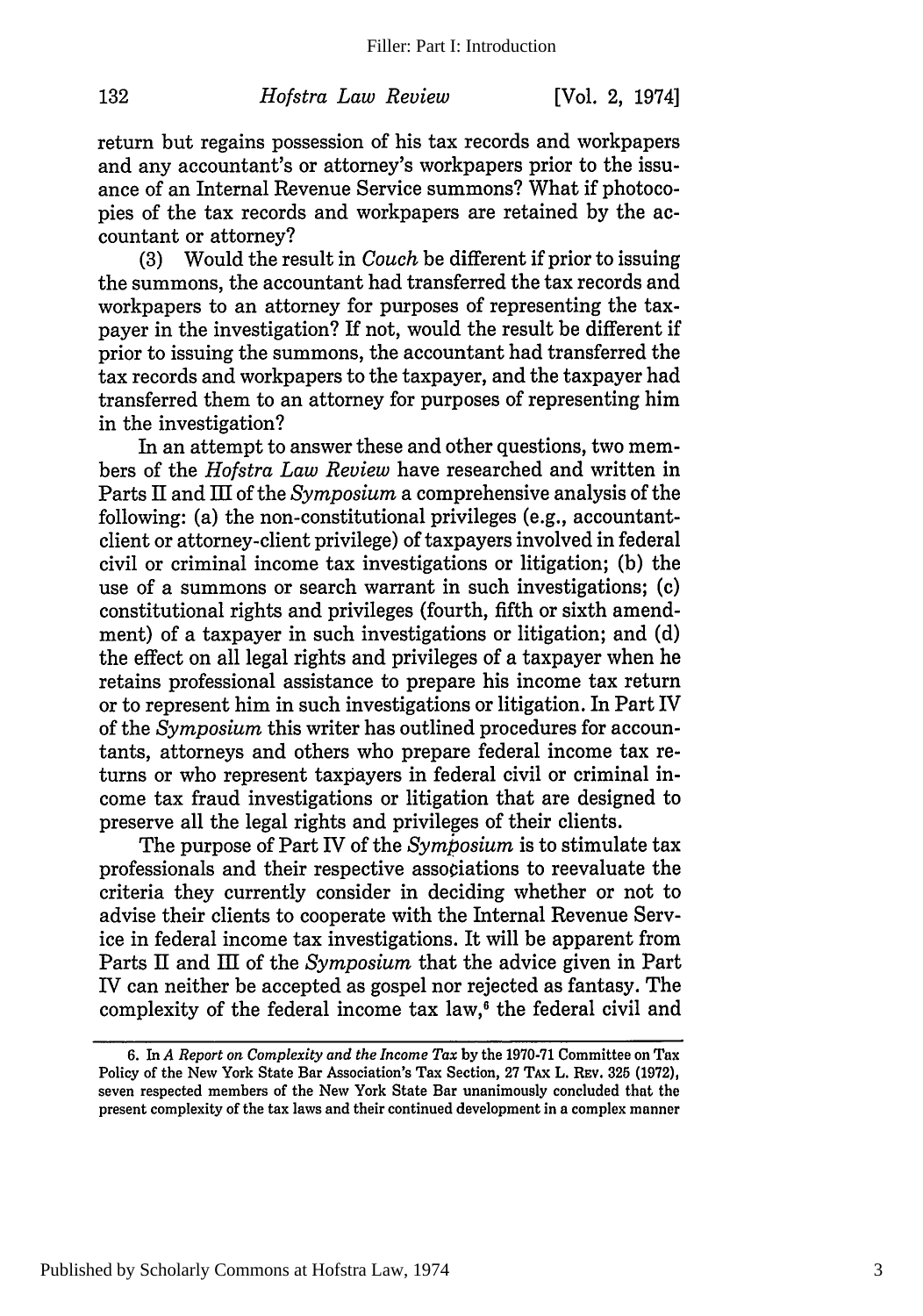#### *Tax Symposium-Part I* 133

criminal income tax fraud provisions, and the substantive and procedural aspects of a taxpayer's constitutional and other legal rights and privileges, and, in particular, the current flux in interpreting these laws.<sup>7</sup> require every professional to reevaluate continually the appropriate procedures to follow to protect his clients. General rules on whether or not to advise cooperation are no longer possible.

The law in this area is changing so rapidly that it is necessary to warn readers that statements of law or advice in the Symposium may be misleading or obsolete shortly after publication. 8 The complexity and flux in the law has forced a limitation on the scope of the *Symposium.* No consideration is given to federal civil or criminal income tax fraud investigations or litigation of corporations, partnerships, estates and trusts. No consideration is given to federal civil or criminal tax fraud other than income tax fraud.

The limitation on the scope of the *Symposium* does not substantially reduce the number of taxpayers covered by its application. In 1972, of the more than 70 million individual income tax returns filed, 1.3 million were examined by the Internal Revenue Service.<sup>9</sup> Special agents of the Intelligence Division of the Internal Revenue Service screened more than 132,000 allegations of federal criminal tax fraud and completed approximately 8,900 full-scale tax fraud investigations.10

Out of the 8,900 full-scale investigations, the Intelligence Division recommended to the Internal Revenue Service prosecu-

**7.** Having spent more than three months researching every aspect of the law concerning federal civil and criminal income tax fraud, the only conclusion about which this writer is certain is that certainty in this law is not to be found. Conflicts of interpretation of the law in the lower federal courts is not the exception, but the rule. As a result, it is important to evaluate the law, giving careful consideration to the law of the circuit in which the taxpayer resides. Forum shopping, when available, is beneficial in this area of the law.

**8.** Several contributors to the book, TAx FRAuD, edited **by G. HOLMES** and **J.** Cox, the Institute of Continuing Legal Education **(1973),** commented in a conference on federal income tax fraud in New York shortly after the book was published that many of their statements were misleading or obsolete in view of several **1973** cases *(see* note **3,** *supra).*

**10.** *Id.* at **17.**

would lead to a break-dom in the self-assessment system. The reasons given were three: **(1)** Complexity turns a taxpayer's interpretation of the law into a lottery-will he be audited and, if so, will his corruption be detected; (2) Complexity leads to corruption in the administration of the law; and **(3)** Bad practitioners who advise clients to rely on the complexity of the law will drive out good practitioners who advise compliance based on reasonable interpretation of the law.

**<sup>9.</sup>** 1972 AHruAL REPoir OF **THE** COMMISSIONER **OF THE** INTERNAL **REVENUE SERVICE,** at 10.